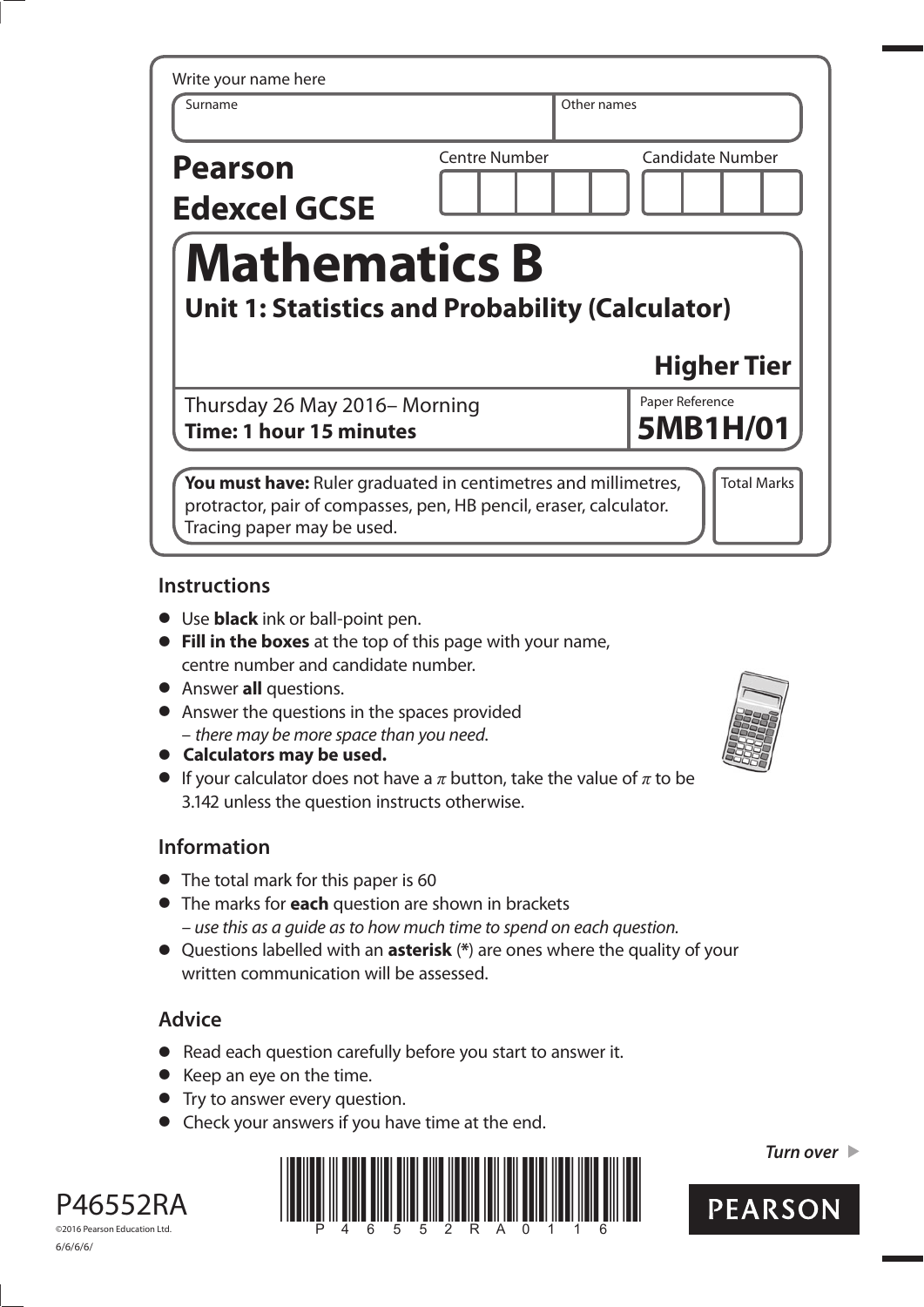# **DOMORATION CONTROL**

DO NOTWRITE IN THIS AREA

## **GCSE Mathematics 2MB01**

Formulae: Higher Tier

**You must not write on this formulae page. Anything you write on this formulae page will gain NO credit.**

**Volume of prism** = area of cross section  $\times$  length





Surface area of sphere =  $4\pi r^2$ 





**Sine Rule**  $\frac{a}{\sin A}$ *b B c*  $\frac{a}{\sin A} = \frac{b}{\sin B} = \frac{c}{\sin C}$ 

**Cosine Rule**  $a^2 = b^2 + c^2 - 2bc \cos A$ 

Area of triangle = 
$$
\frac{1}{2}
$$
 ab sin C

 $\frac{1}{2} (a + b)h$ 





**Surface area of sphere**  $= 4\pi r^2$  **Curved surface area of cone**  $= \pi rl$ 



**In any triangle** *ABC* **The Quadratic Equation**  $\Gamma$  The solutions of  $ax^2 + bx + c = 0$ where  $a \neq 0$ , are given by

$$
x = \frac{-b \pm \sqrt{(b^2 - 4ac)}}{2a}
$$

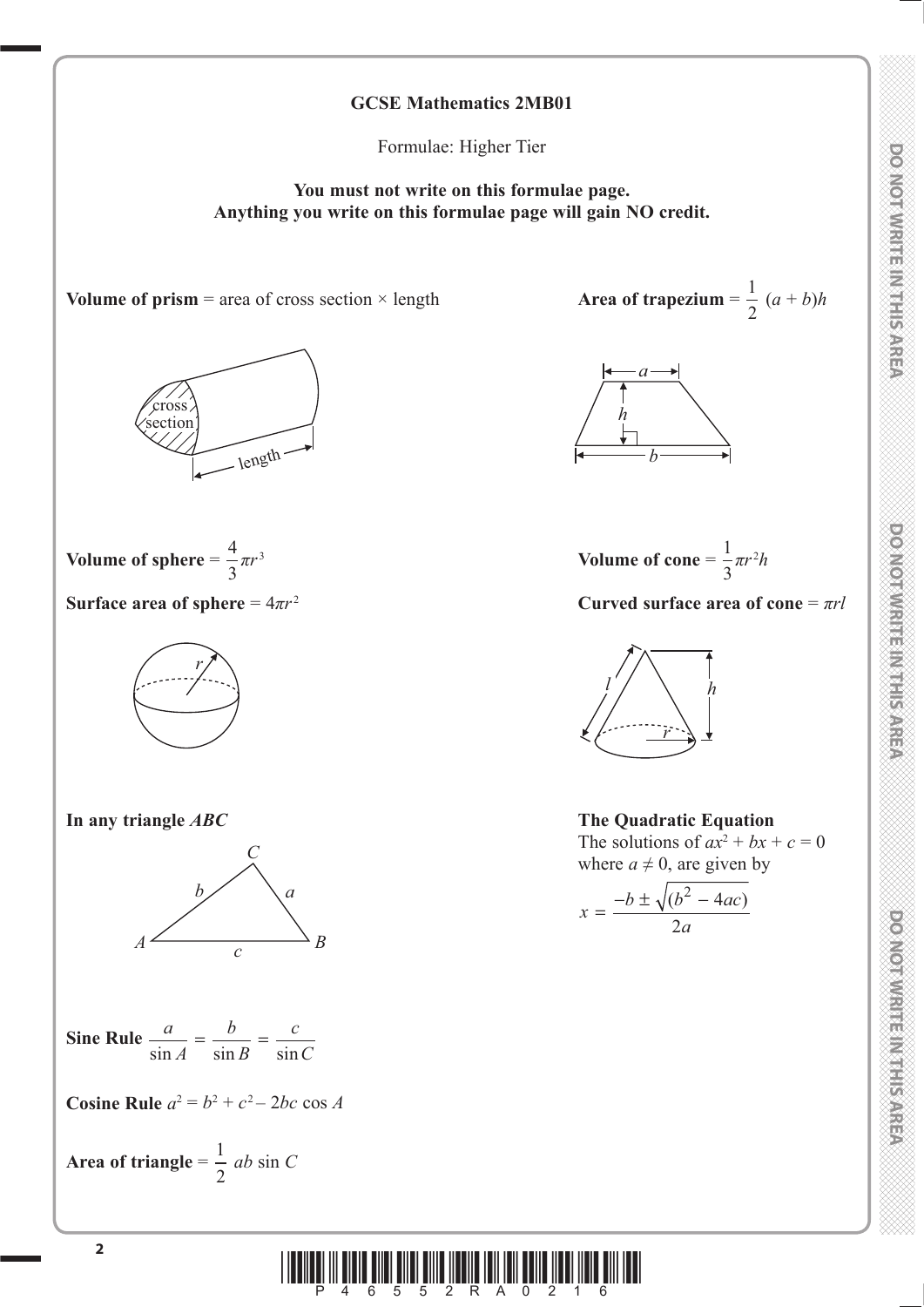### **Write your answers in the spaces provided.**

### **You must write down all stages in your working.**

..................................................................................................................................................................................................................................................

..................................................................................................................................................................................................................................................

**1** Zack is doing a survey to find out how much time students spend listening to music. He is going to ask 10 of the boys who play in a school band.

This may **not** be a good sample for Zack's survey.

(a) Give a reason why.

 Zack is going to use a questionnaire to find out how much time students spend listening to music.

(b) Design a suitable question for Zack to use on his questionnaire.

**(2)**

**(1)**

**(Total for Question 1 is 3 marks)**



**DONOT WRITEINTHIS AREA**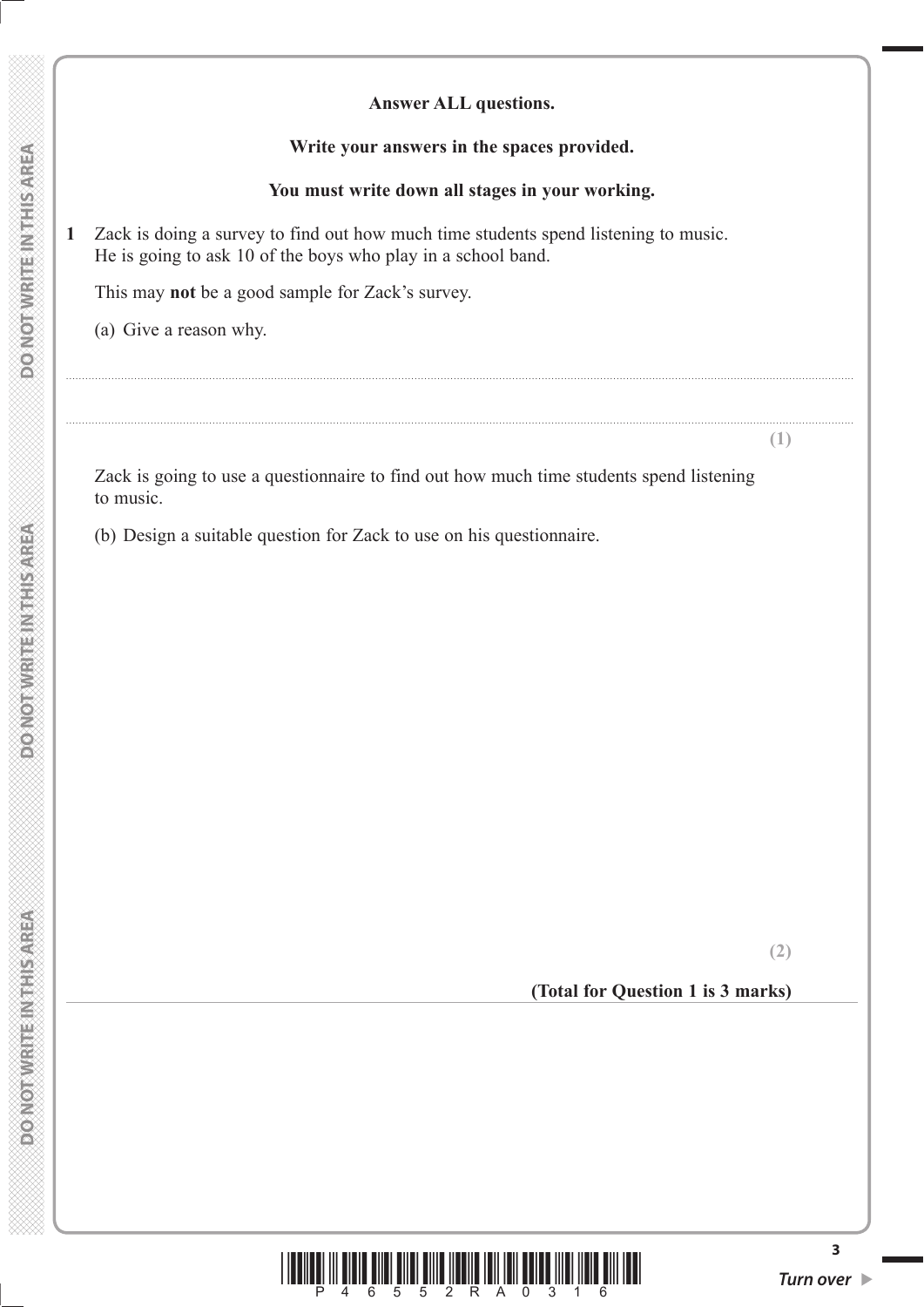- **DO NOTWRITE IN THIS AREA**
- *DO NOT WRITE IN THIS AREA DO NOT WRITE IN THIS AREA DO NOT WRITE IN THIS AREA DO NOT WRITE IN THIS AREA DO NOT WRITE IN THIS AREA DO NOT WRITE IN THIS AREA DO NOT WRITE IN THIS AREA DO NOT WRITE IN THIS AREA DO NOT WRITE* **DO NOTWRITEIN THE WEBA**
- **DOMOROMENT BEST SARE**

**2** Sally looks after a children's paddling pool in a park.

 Each day, Sally records the number of hours of sunshine and the number of children who use the paddling pool.

The scatter graph shows this information.



 (a) Describe the correlation between the number of children who use the paddling pool and the number of hours of sunshine.

**(1)**

**(2)**

One day there were 10 hours of sunshine.

(b) Estimate how many children used the paddling pool.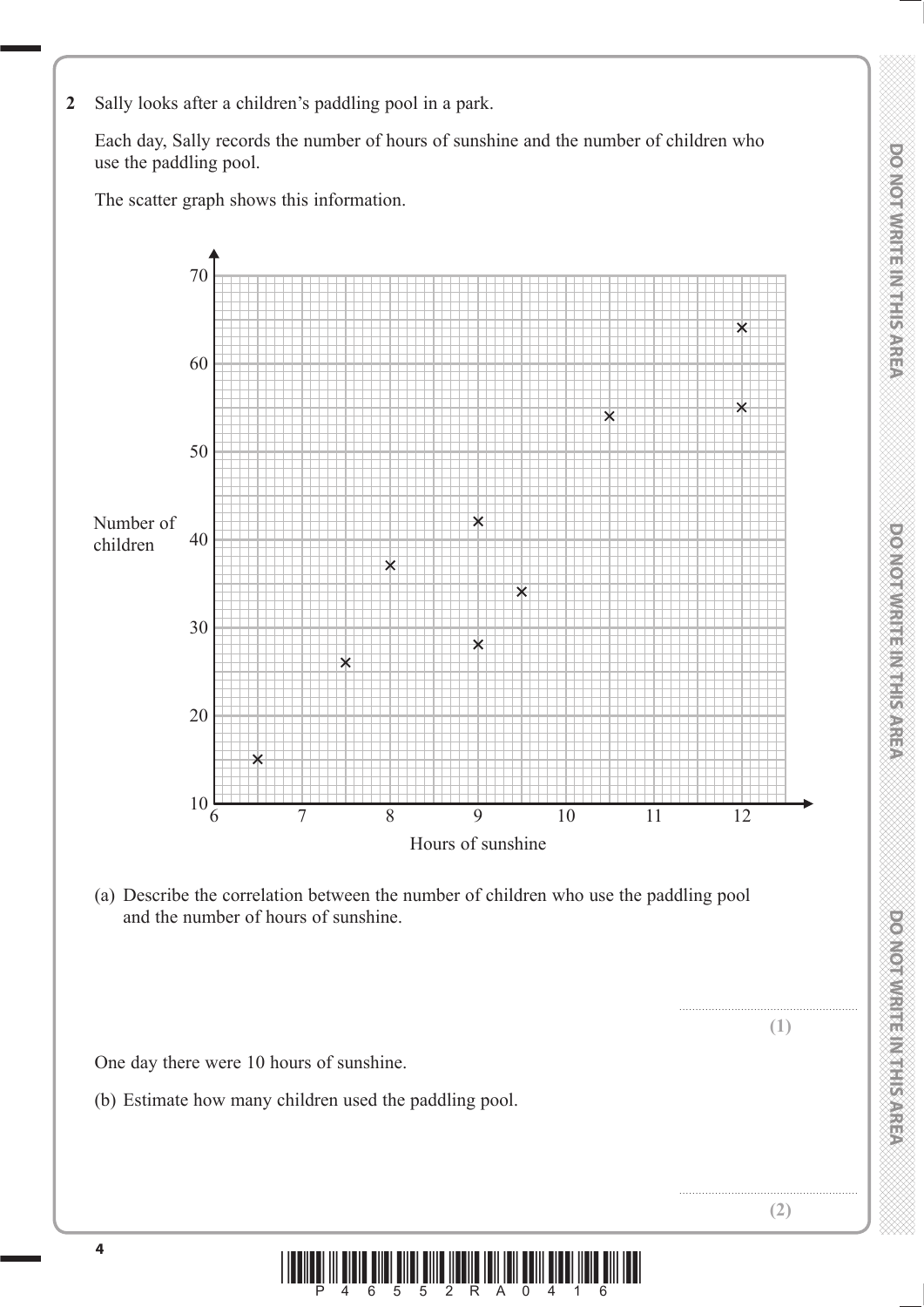On another day, there were 6.5 hours of sunshine and 45 children used the pool.

..................................................................................................................................................................................................................................................

(c) (i) Show this information on the scatter graph.

This point is isolated on the scatter graph.

(ii) Explain what may have happened on this day.

**(2)**

.......................................................

### **(Total for Question 2 is 5 marks)**

**3** Alex is *x*cm tall.

 Bob is 10cm taller than Alex. Cath is 4cm shorter than Alex.

Write an expression, in terms of *x*, for the mean of their heights in centimetres.

**(Total for Question 3 is 3 marks)**

**MONOTHURIE INSTRUCTOR** 

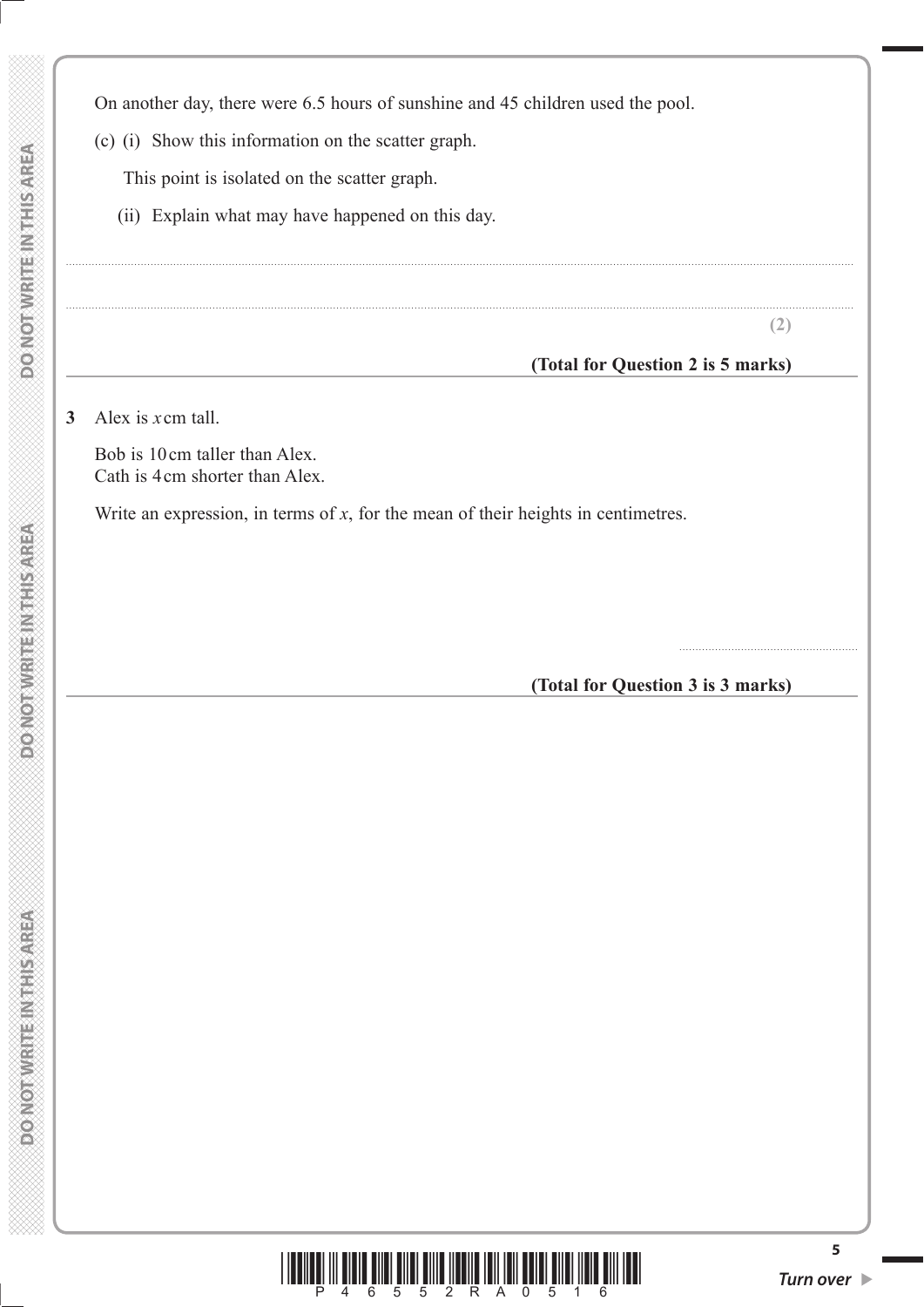| $\overline{\mathbf{4}}$ | A piece of wood has a width of 37 millimetres, correct to the nearest millimetre.                      |  |
|-------------------------|--------------------------------------------------------------------------------------------------------|--|
|                         | (a) Write down the least possible width of the piece of wood.                                          |  |
|                         |                                                                                                        |  |
|                         | mm<br>(1)                                                                                              |  |
|                         | (b) Write down the greatest possible width of the piece of wood.                                       |  |
|                         |                                                                                                        |  |
|                         | mm                                                                                                     |  |
|                         | (1)                                                                                                    |  |
|                         | (Total for Question 4 is 2 marks)                                                                      |  |
| 5                       | A factory produces light bulbs.                                                                        |  |
|                         | The probability of a light bulb being faulty is 0.03<br>One day the factory produces 1800 light bulbs. |  |
|                         | Work out an estimate for the number of these light bulbs that are not faulty.                          |  |
|                         |                                                                                                        |  |
|                         |                                                                                                        |  |
|                         |                                                                                                        |  |
|                         |                                                                                                        |  |
|                         |                                                                                                        |  |
|                         |                                                                                                        |  |
|                         | (Total for Question 5 is 3 marks)                                                                      |  |
|                         |                                                                                                        |  |
|                         |                                                                                                        |  |
|                         |                                                                                                        |  |
|                         |                                                                                                        |  |
|                         |                                                                                                        |  |
|                         |                                                                                                        |  |
|                         |                                                                                                        |  |
|                         |                                                                                                        |  |
|                         |                                                                                                        |  |
|                         |                                                                                                        |  |
|                         |                                                                                                        |  |

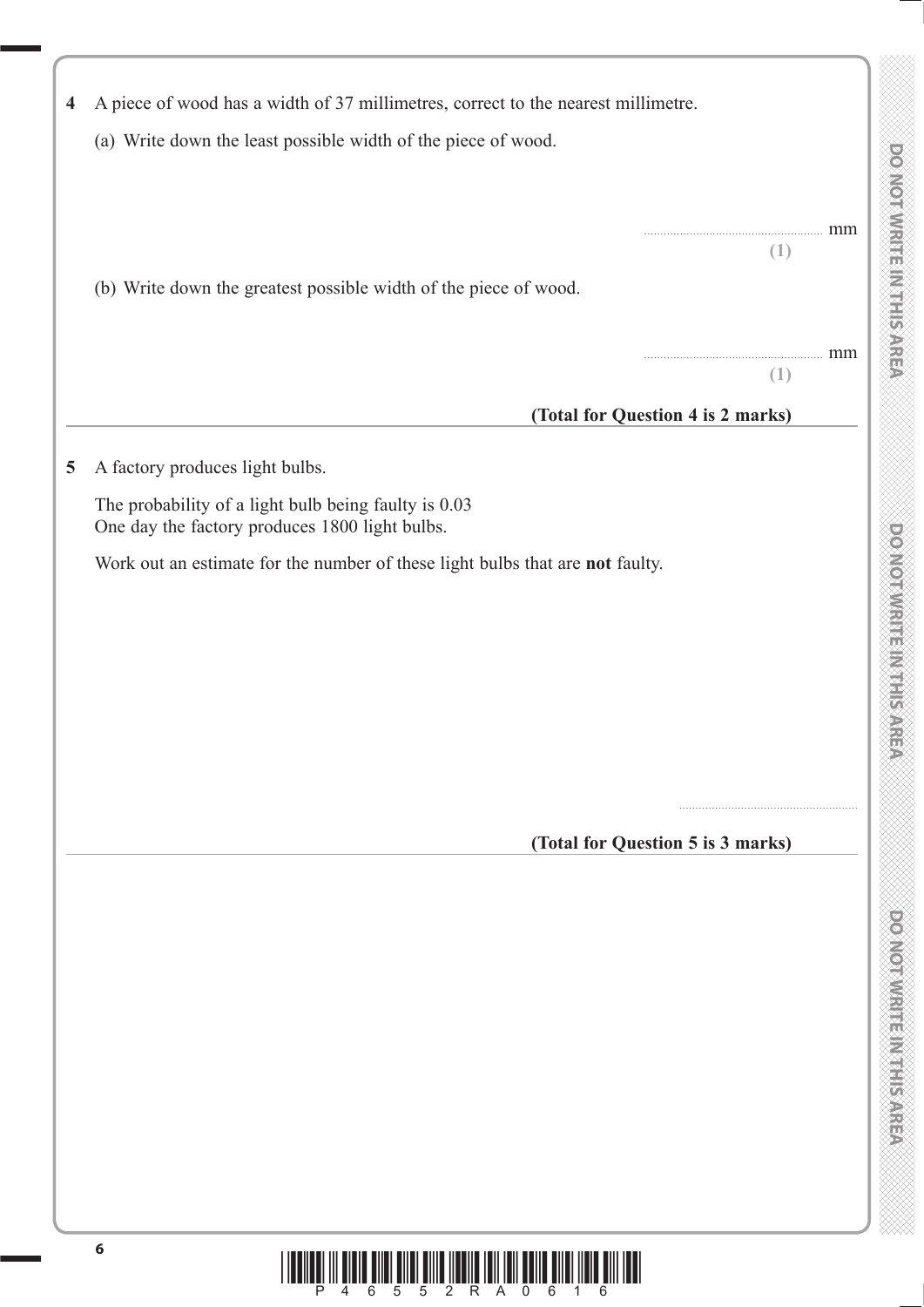**6** Linda planted 400 flower bulbs.

She planted daffodil bulbs, tulip bulbs and hyacinth bulbs.

The incomplete table and pie chart show some information about the bulbs.

| <b>Type of bulb</b> | <b>Number planted</b> |
|---------------------|-----------------------|
| Daffodil            | 180                   |
| Tulip               |                       |
| Hyacinth            |                       |
| Total               | 400                   |



Complete the table and the pie chart.

**(Total for Question 6 is 4 marks)**



**7**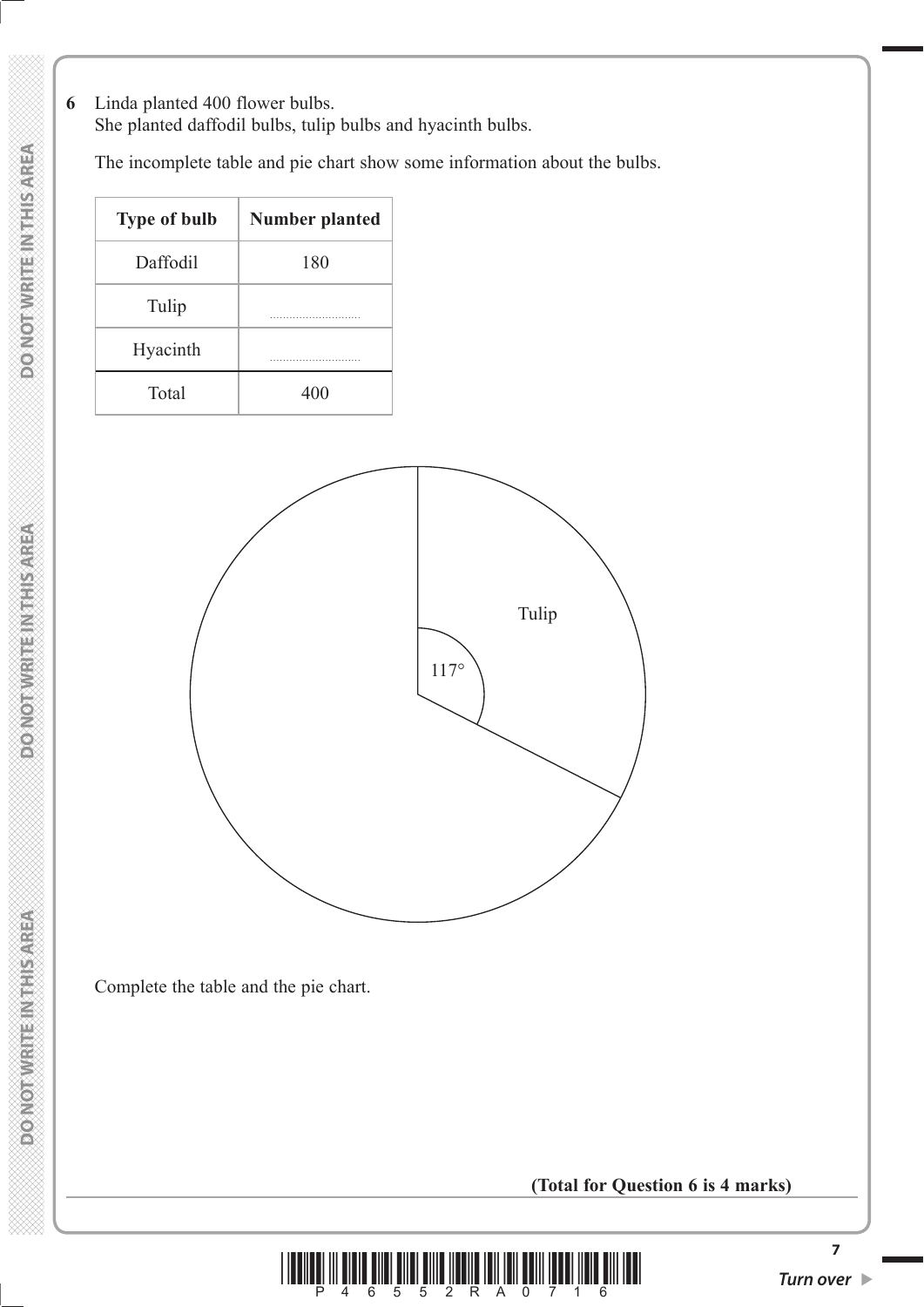**7** The table shows some information about the prices of 64 secondhand cars that are for sale.

| Price $(f(x))$        | Frequency |  |
|-----------------------|-----------|--|
| $0 < x \le 2000$      | 8         |  |
| $2000 < x \leq 4000$  | 14        |  |
| $4000 < x \le 6000$   | 28        |  |
| $6000 < x \le 8000$   | 10        |  |
| $8000 < x \leq 10000$ |           |  |

(a) Calculate an estimate for the mean price.



(b) Complete the cumulative frequency table.

| Price $(fx)$      | <b>Cumulative</b><br>frequency |
|-------------------|--------------------------------|
| $0 < x \le 2000$  |                                |
| $0 < x \leq 4000$ |                                |
| $0 < x \leq 6000$ |                                |
| $0 < x \le 8000$  |                                |
| $0 < x \le 10000$ |                                |

**(1)**

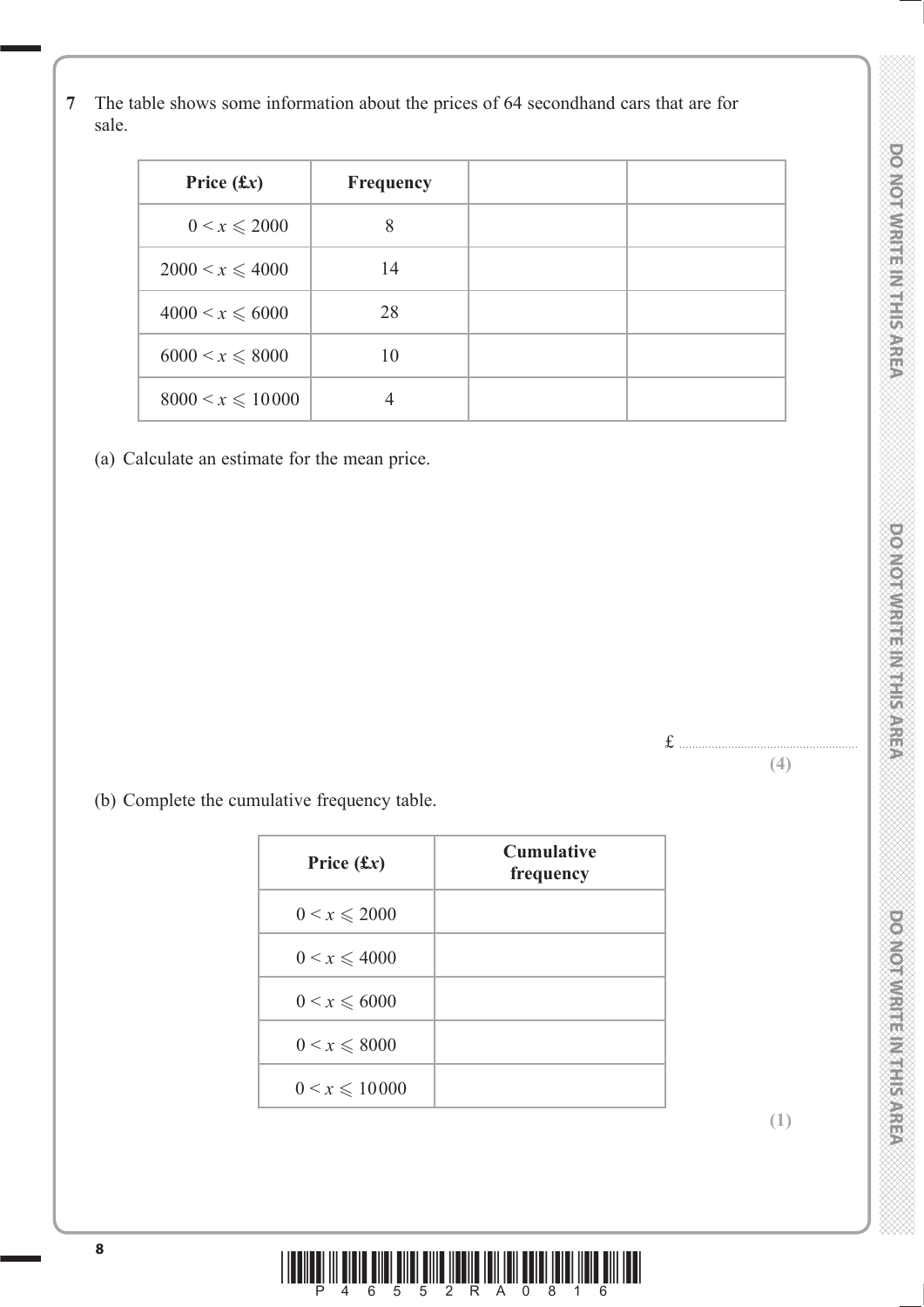(c) On the grid, draw a cumulative frequency graph for your table.



**9**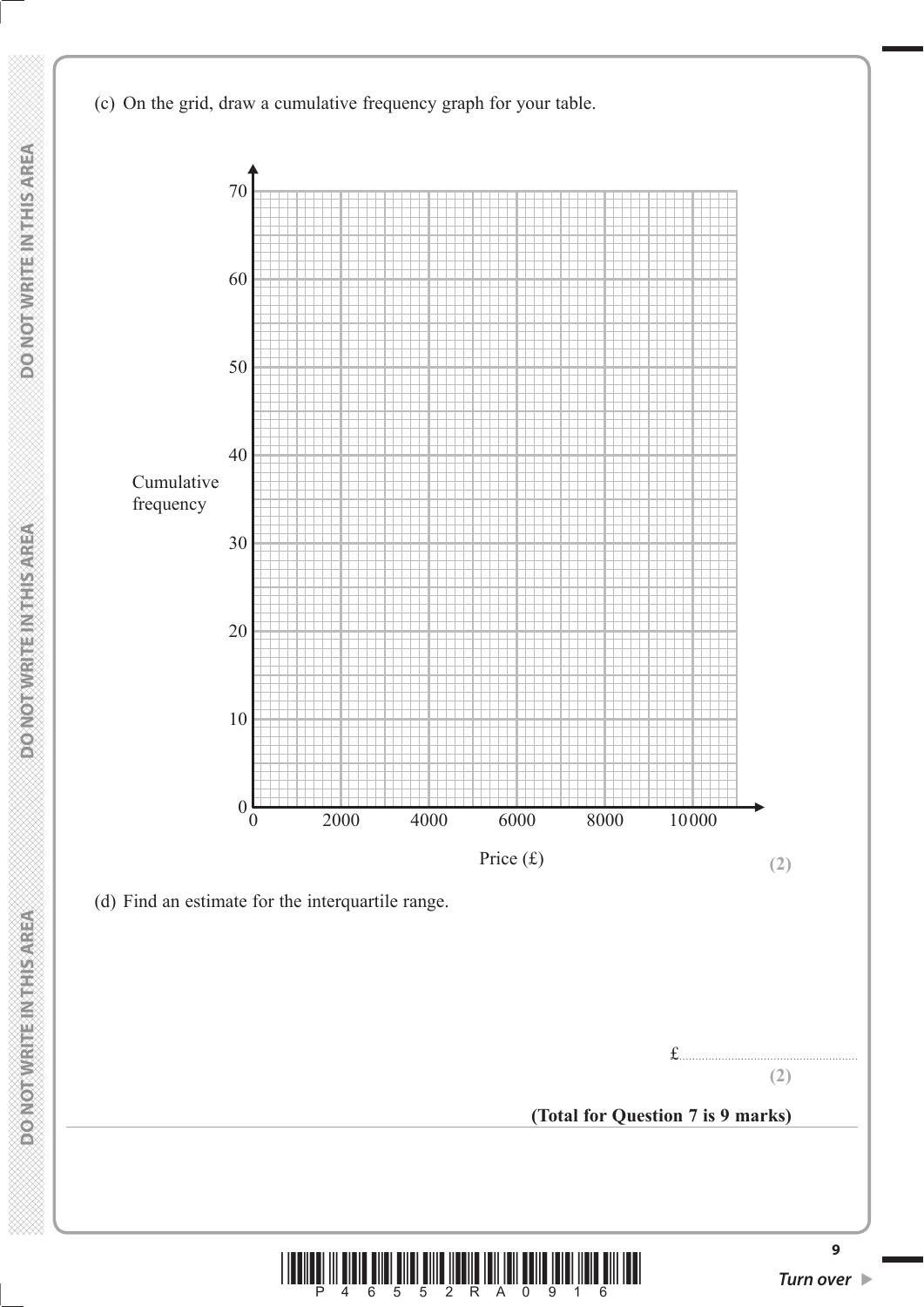**\*8** Seeta is organising a concert to raise money for a school and for a hospital.

A total of  $\frac{1}{20}$  of the money received from selling tickets will be spent on hiring a hall.<br>The rest of the money received from selling tickets will be given to the school and to t

 The rest of the money received from selling tickets will be given to the school and to the hospital in the ratio 2:3

Seeta expects to sell 1000 tickets at £23.50 each.

 Work out the amount of money that Seeta expects to give to the school and to the hospital.

You must show all your working.

 **(Total for Question 8 is 5 marks)**

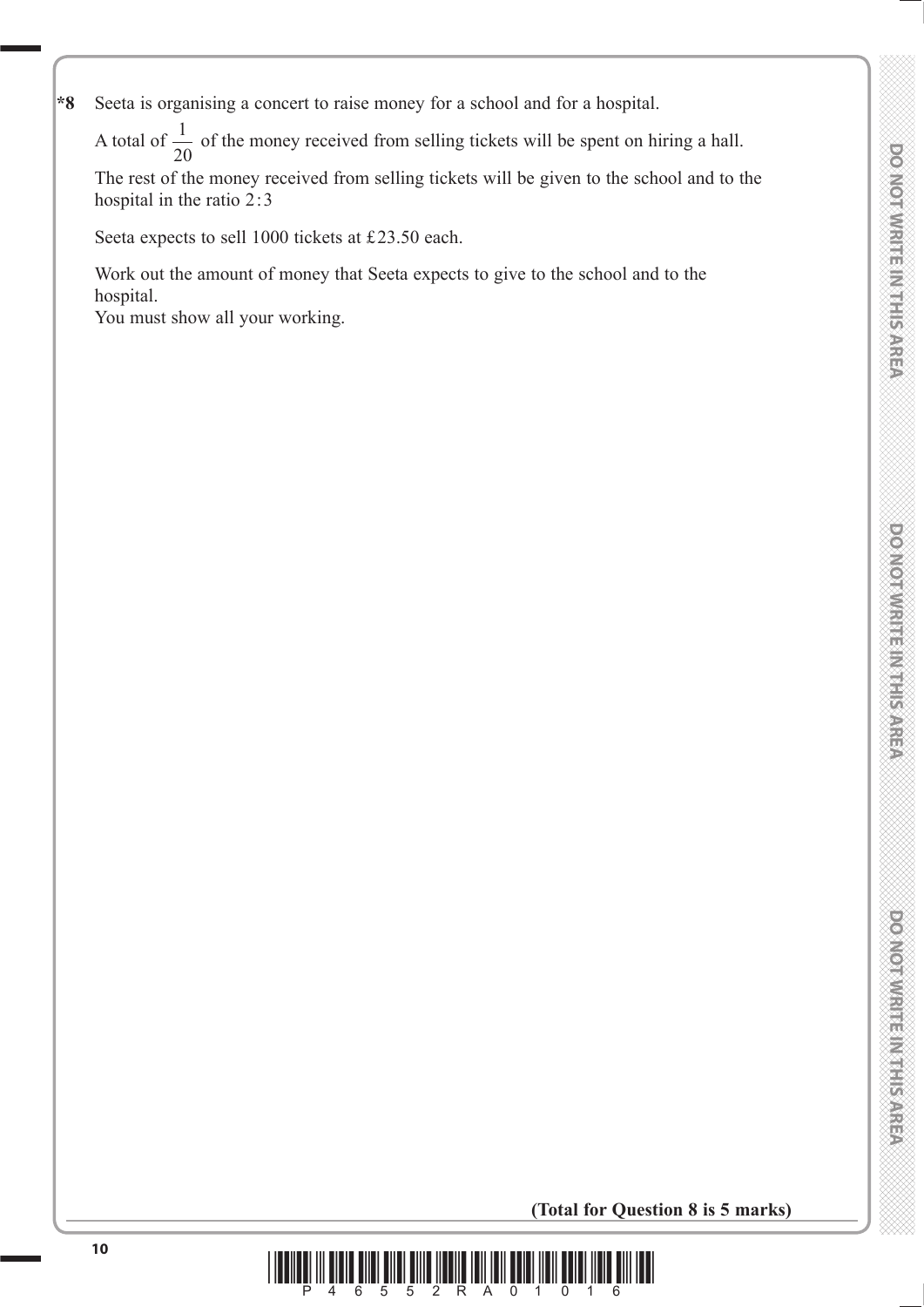

**<sup>11</sup>** \*P46552RA01116\* *Turn over* 

 **DO NOT WRITE IN THIS AREA DO NOT WRITE IN THIS AREA DO NOT WRITE IN THIS AREA DO NOT WRITE IN THIS AREA DO NOT WRITE IN THIS AREA DO NOT WRITE IN THE INTEGRATION OF THE INTEGRATION OF THE INTEGRATION OF THE INTEGRAL CONT POINOT WRITE/NITHS/AREA** 

**MERINES HERRICES MOTORS**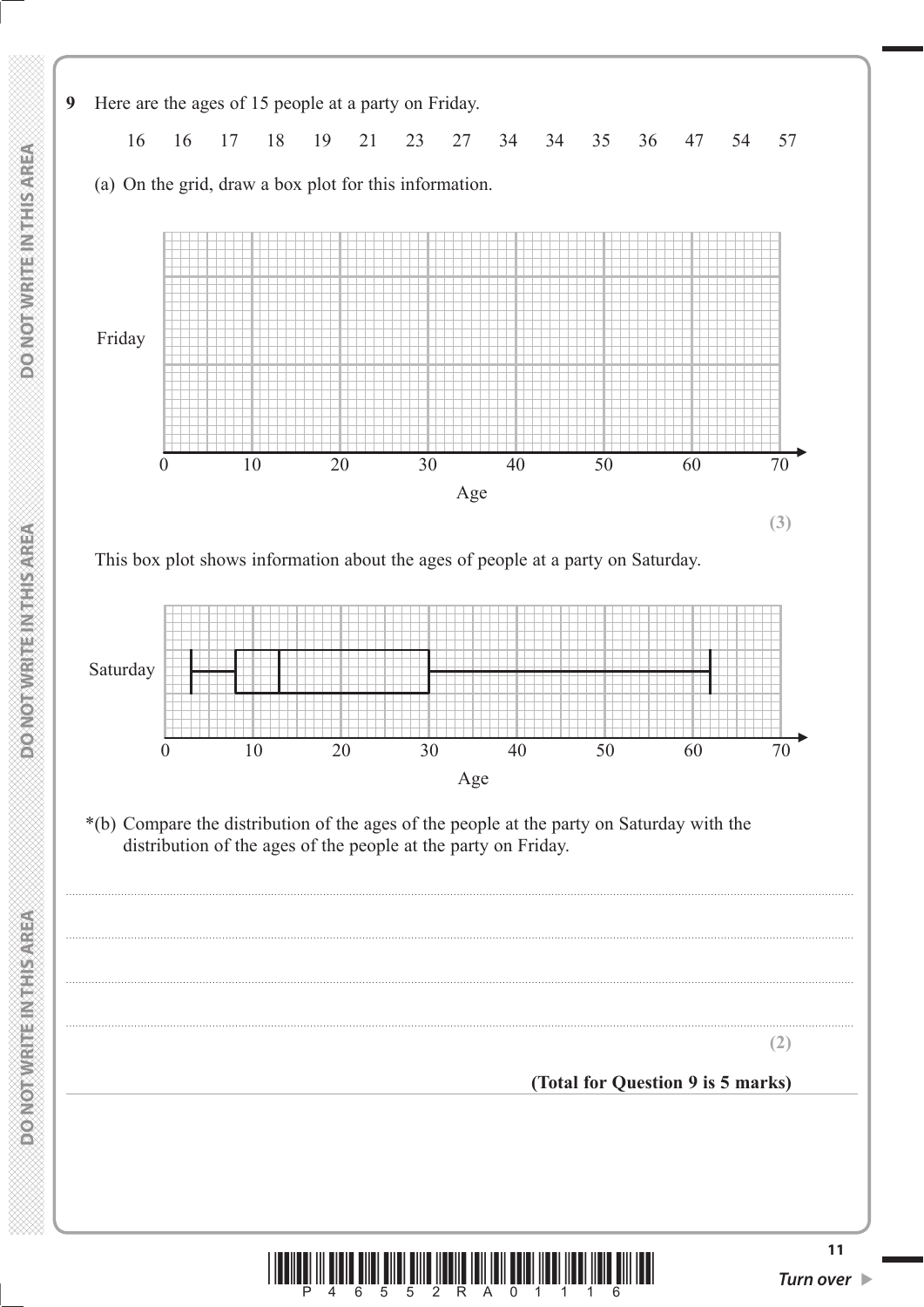**DOMORWRITE MIRIS AREA** 

**10** Alan works in a gym. One week he recorded the number of people who visited the gym each day. For Monday to Friday, the mean number of people per day was 98 For the whole week, the mean number of people per day was 114 On Saturday, 162 people visited the gym. Work out the number of people who visited the gym on Sunday. **(Total for Question 10 is 3 marks) 11** Danielle invested £2800 for *n* years in a savings account. She was paid 2.5% per annum compound interest. The interest is paid into the account at the end of each year. At the end of  $n$  years, the amount of money in the savings account is greater than  $£3000$ for the first time. Work out the value of *n*. **(Total for Question 11 is 2 marks)**

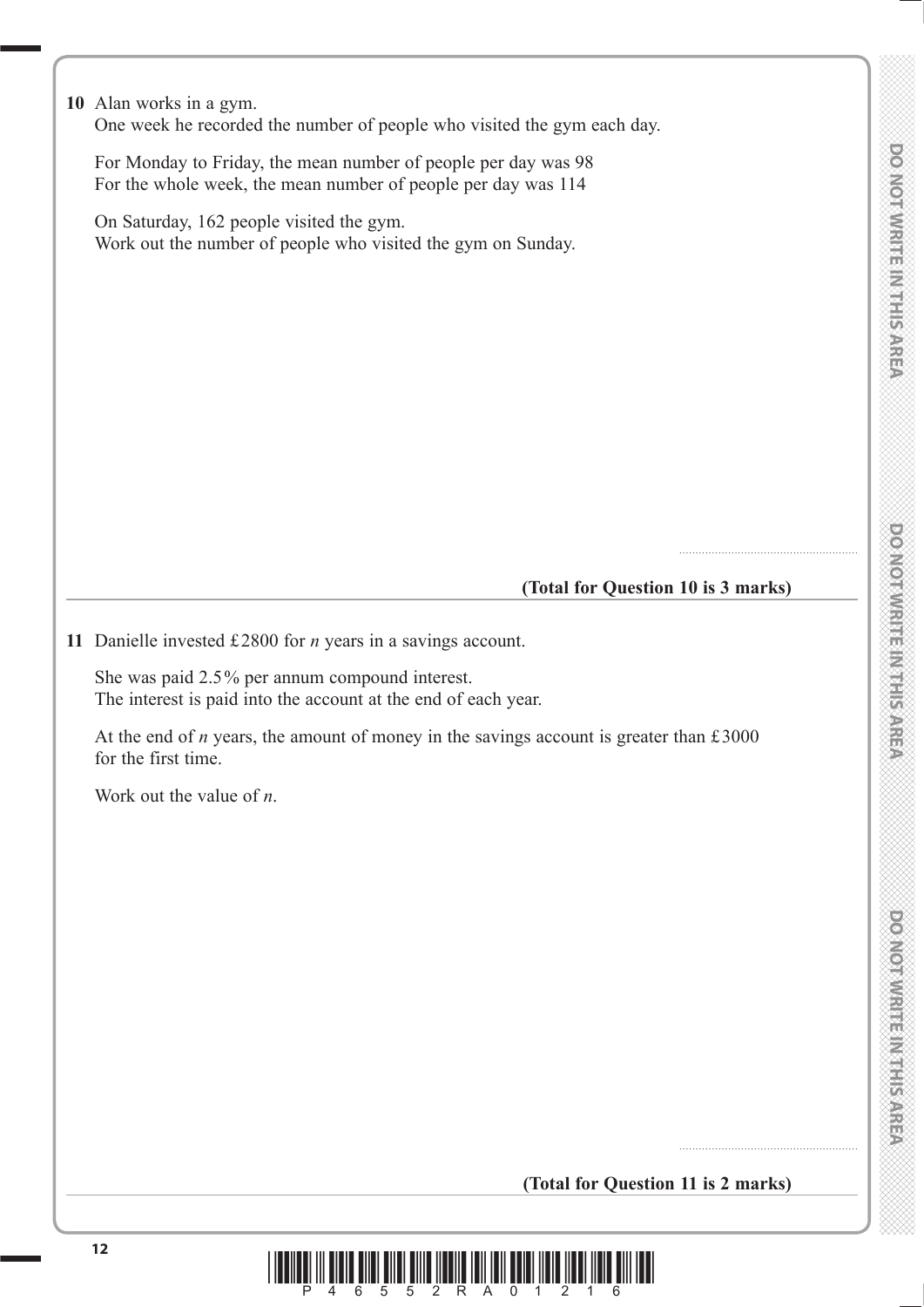



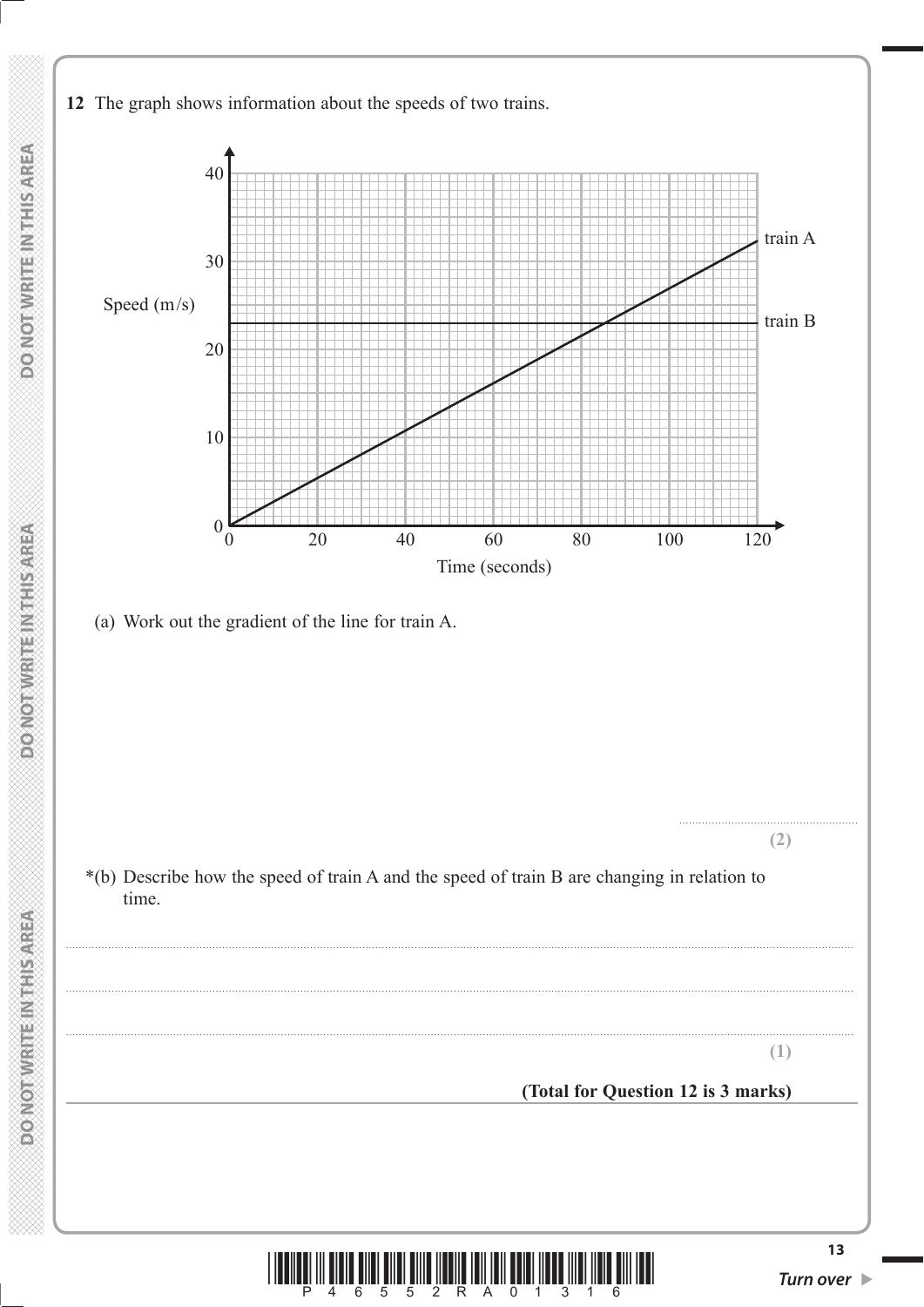|  |  | 13 The table shows information about 1720 people treated at a doctors' surgery. |
|--|--|---------------------------------------------------------------------------------|
|  |  |                                                                                 |

| Age         | Male | <b>Female</b> |
|-------------|------|---------------|
| Under 16    | 125  | 130           |
| 16 to 59    | 486  | 465           |
| 60 and over | 230  | 284           |

The surgery manager takes a sample of 50 patients stratified by age and by gender.

Work out the number of male patients of age 16 to 59 that should be in the sample.

# **(Total for Question 13 is 2 marks)**

.......................................................

**14** A weather forecast gives the probability of rain for each of three days.

| Day      | <b>Probability of rain</b> |
|----------|----------------------------|
| Saturday | 0 <sub>6</sub>             |
| Sunday   | 0 <sub>3</sub>             |
| Monday   | 02                         |

 The probability of rain on one day is independent of the probability of rain on a different day. Work out the probability that it will rain on all 3 days.

**(Total for Question 14 is 2 marks)**

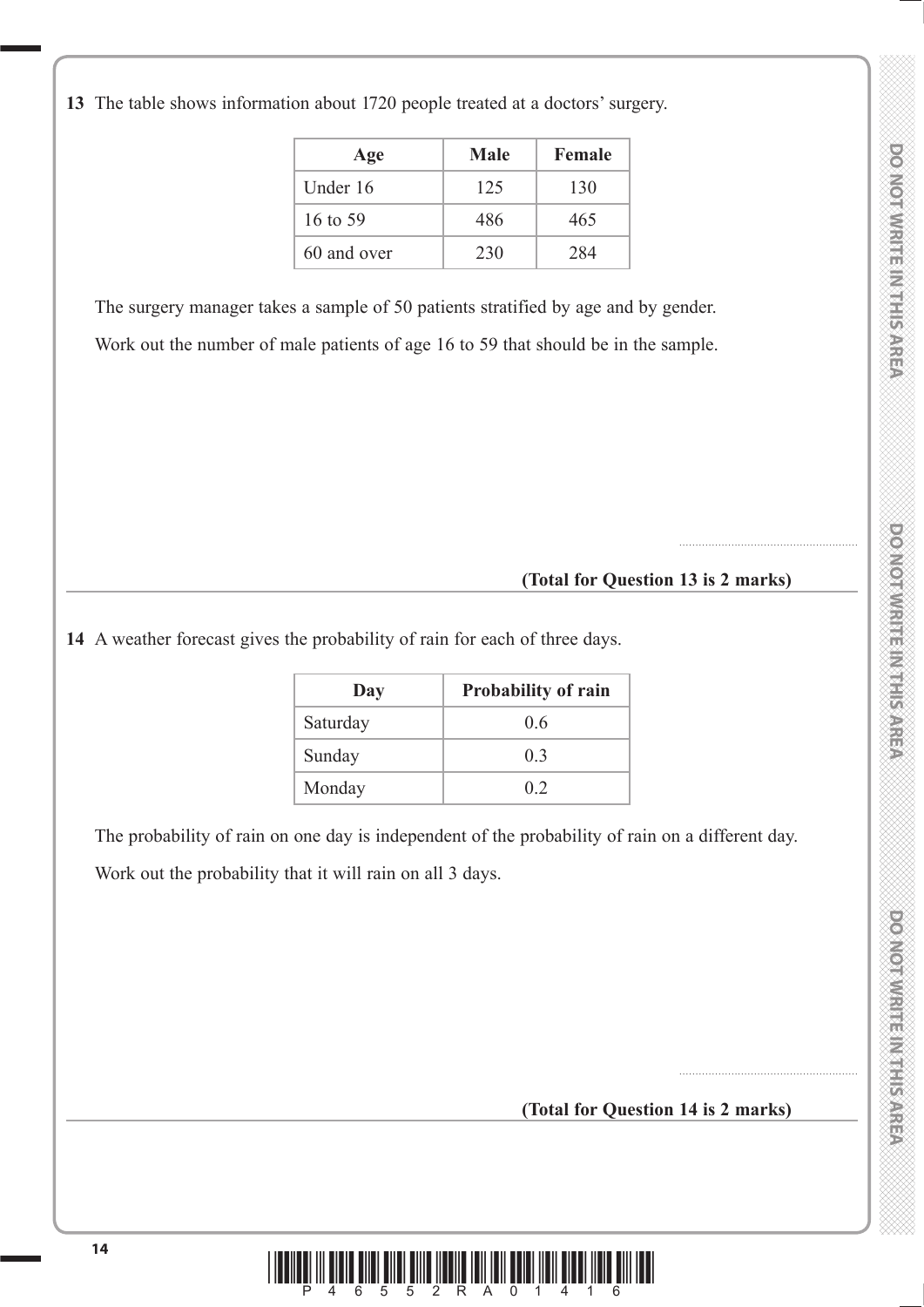**15** Billy keeps chickens.

 The table shows information about the weights, in grams, of eggs produced by the chickens.

| <b>Weight (w grams)</b> $30 \le w \le 50$   $50 \le w \le 60$   $60 \le w \le 70$   $70 \le w \le 85$ |  |  |
|-------------------------------------------------------------------------------------------------------|--|--|
| Number of eggs                                                                                        |  |  |

(a) On the grid, draw a histogram for this information.



**(3)**

Medium eggs weigh between 53grams and 63grams.

(b) Work out an estimate for the number of medium eggs produced.

**(3)**

**(Total for Question 15 is 6 marks)**